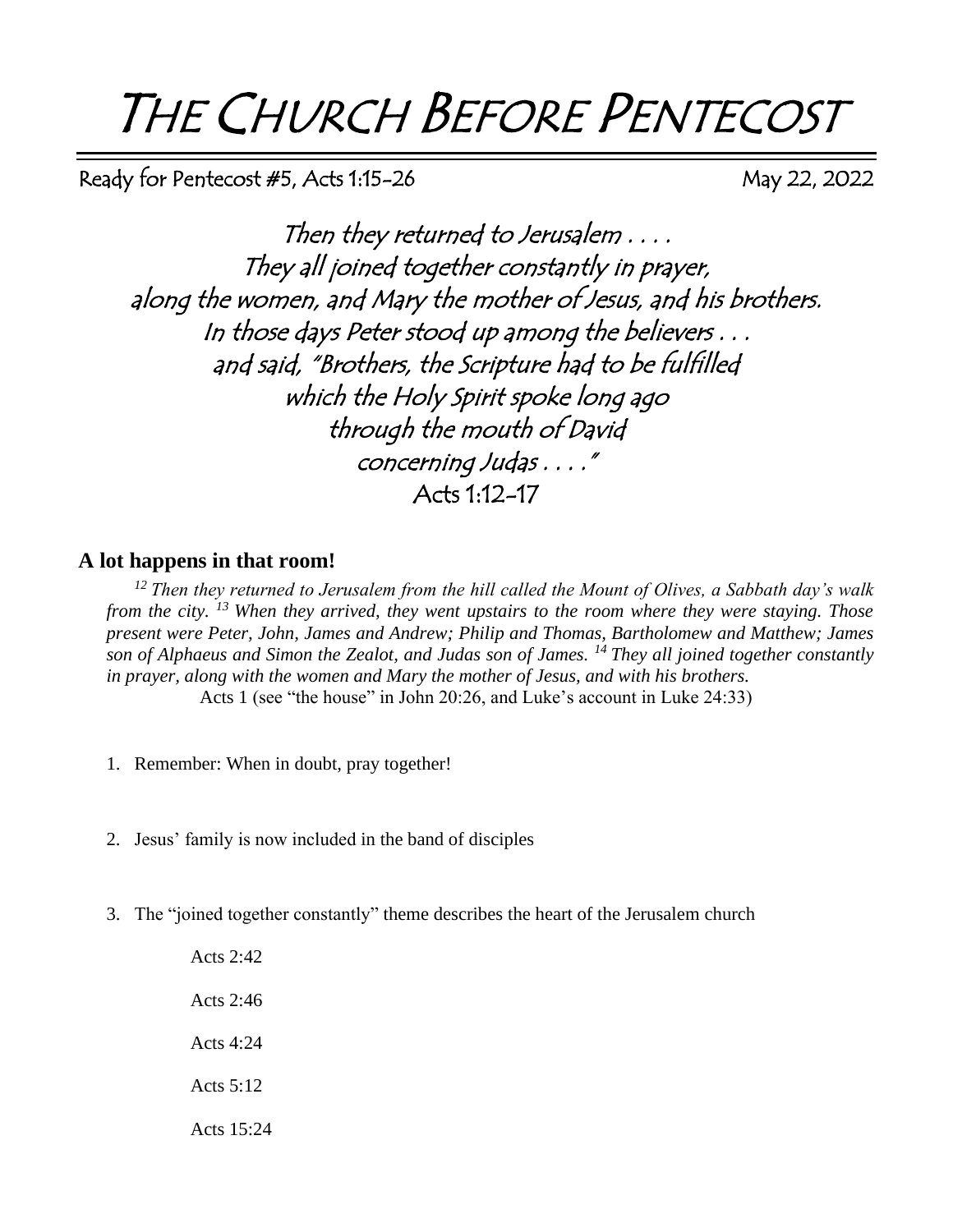## **What the Holy Spirit said through David (to the church!)**

*<sup>15</sup>In those days Peter stood up among the believers (a group numbering about a hundred and twenty) <sup>16</sup>and said, "Brothers, the Scripture had to be fulfilled which the Holy Spirit spoke long ago through the mouth of David concerning Judas, who served as guide for those who arrested Jesus— <sup>17</sup> he was one of our number and shared in this ministry."* 

*<sup>18</sup>(With the reward he got for his wickedness, Judas bought a field; there he fell headlong, his body burst open and all his intestines spilled out. <sup>19</sup>Everyone in Jerusalem heard about this, so they called that field in their language Akeldama, that is, Field of Blood.)* 

*<sup>20</sup>"For," said Peter, "it is written in the book of Psalms,* 

*" 'May his place be deserted; let there be no one to dwell in it,'*

*and,* 

*" 'May another take his place of leadership.'*

*<sup>21</sup>Therefore it is necessary to choose one of the men who have been with us the whole time the Lord Jesus went in and out among us, <sup>22</sup>beginning from John's baptism to the time when Jesus was taken up from us. For one of these must become a witness with us of his resurrection."* Acts 1 (Peter quotes from Psalm 69 and 109)

1. God was not surprised by Judas' wickedness (neither was Jesus!)

2. Having a testimony matters

3. Like much in Acts, this process is descriptive not prescriptive (see the James story in Acts 12:1-4)

#### **The Office chooses the Person**

*<sup>23</sup>So they proposed two men: Joseph called Barsabbas (also known as Justus) and Matthias. <sup>24</sup> Then they prayed, "Lord, you know everyone's heart. Show us which of these two you have chosen <sup>25</sup> to take over this apostolic ministry, which Judas left to go where he belongs." <sup>26</sup>Then they cast lots, and the lot fell to Matthias; so he was added to the eleven apostles.*

Acts 1

1. Propose and Pray (Acts 6:1-7; Acts 14:21-23)

2. God chooses (Acts 20:28; 1 Timothy 4:14; Titus 1:5)

3. Elders and Deacons are necessary to a healthy church (1 Timothy 3:1-7; 1 Peter 5:1; Romans 16:1)

4. Selecting leaders got everyone involved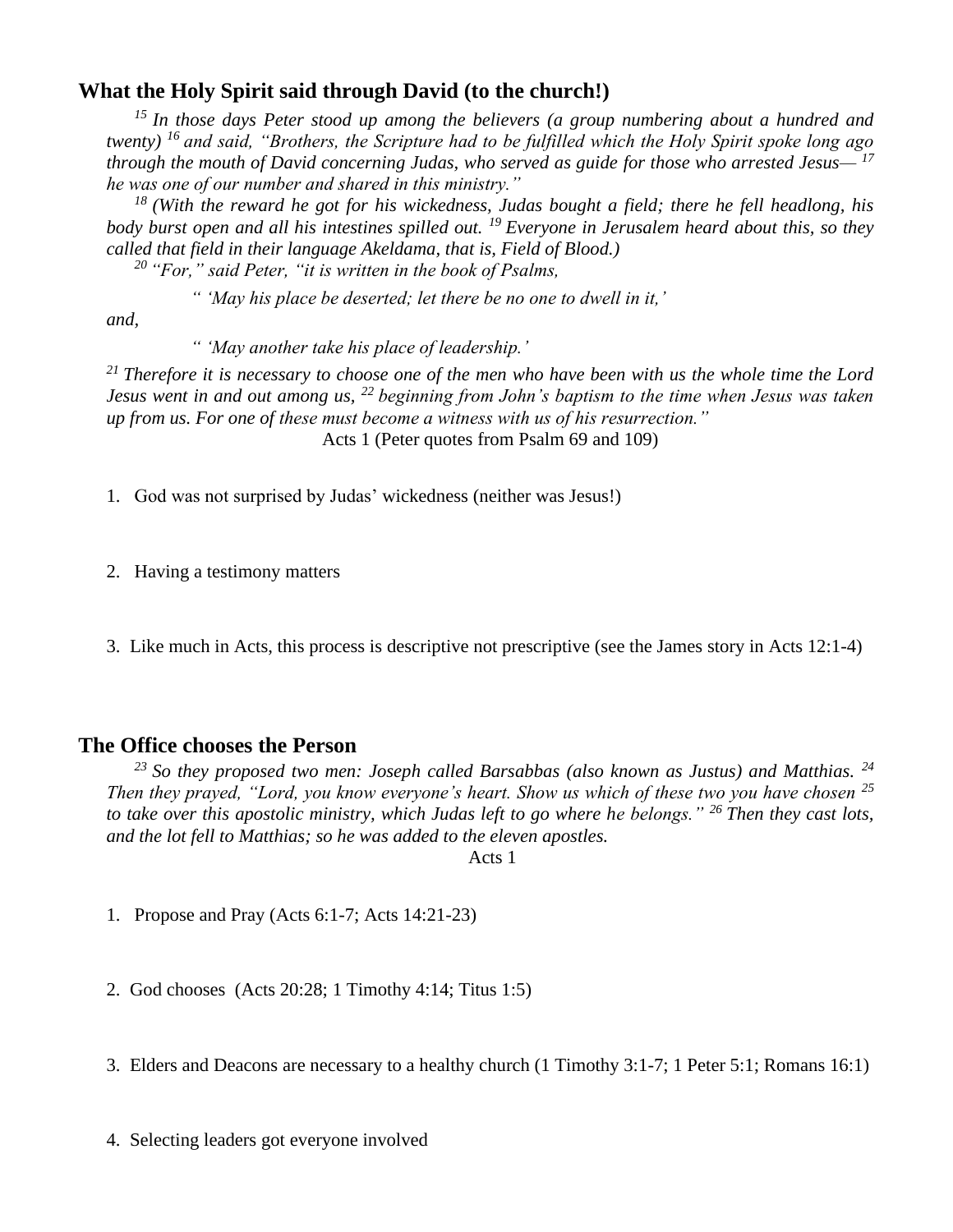# **Resources for studying Luke's two part story of Jesus**

*Bible.org* has some wonderful resources at *<https://bible.org/book/Luke>*

- I. Howard Marshall's Greek commentary is my go to help (Eerdmans, 1978)
- Spurgeon has a sermon that connects the ascension and Second Coming at *<https://www.biblebb.com/files/spurgeon/1817.htm>*
- J. C. Ryle has an interesting commentary at *<https://gracegems.org/Ryle/l24.htm>* I have also included his classic article, "Repentance", at *<https://www.monergism.com/repentance>*
- Bob Deffinbaugh has a very interesting sermon series on Luke at *[https://bible.org/series/luke-gospel](https://bible.org/series/luke-gospel-gentiles)[gentiles.](https://bible.org/series/luke-gospel-gentiles)* His message on the end of Luke is at *[https://bible.org/seriespage/invisibility-invincibility](https://bible.org/seriespage/invisibility-invincibility-luke-2436-53)[luke-2436-53](https://bible.org/seriespage/invisibility-invincibility-luke-2436-53)* Deffinbaugh has an good summary of the book of Acts at <https://bible.org/seriespage/unique-contribution-book-acts> and on the preparation for Pentecost in Acts at *<https://bible.org/seriespage/2-preparation-pentecost-acts-11-26>*
- Kevin DeYoung has a good Ascension summary at *[https://www.thegospelcoalition.org/blogs/kevin](https://www.thegospelcoalition.org/blogs/kevin-deyoung/theological-primer-the-ascension/)[deyoung/theological-primer-the-ascension/](https://www.thegospelcoalition.org/blogs/kevin-deyoung/theological-primer-the-ascension/)*
- F. F. Bruce's helpful study of the Jerusalem church at *[http://www.biblicalstudies.org.uk/pdf/cbrfj/church](http://www.biblicalstudies.org.uk/pdf/cbrfj/church-jerusalem_bruce.pdf)[jerusalem\\_bruce.pdf](http://www.biblicalstudies.org.uk/pdf/cbrfj/church-jerusalem_bruce.pdf)*
- John Calvin's summary of the benefits of Jesus' ascension at *[https://www.monergism.com/3-benefits](https://www.monergism.com/3-benefits-imparted-our-faith-christs-ascension)[imparted-our-faith-christs-ascension](https://www.monergism.com/3-benefits-imparted-our-faith-christs-ascension)*
- John Murray, Rev. Muir's favorite professor, has a wonderful but hard to read lecture on Jesus' intercessory work at *[https://www.biblicalstudies.org.uk/article\\_christ\\_murray.html](https://www.biblicalstudies.org.uk/article_christ_murray.html)*
- Tim Keller has some very interesting comments on the mission of the church at *<https://redeemercitytocity.com/articles-stories/the-missional-church>* and a contemporary look at repentance at *[http://download.redeemer.com/pdf/learn/resources/All\\_of\\_Life\\_Is\\_Repentance-](http://download.redeemer.com/pdf/learn/resources/All_of_Life_Is_Repentance-Keller.pdf)[Keller.pdf](http://download.redeemer.com/pdf/learn/resources/All_of_Life_Is_Repentance-Keller.pdf)*
- If you want to equip yourself to explain why we believe in resurrection, Michael Horton has a wonderful, if a bit heavy, article at *<https://whitehorseinn.org/resource-library/articles/risen-indeed-2/>*